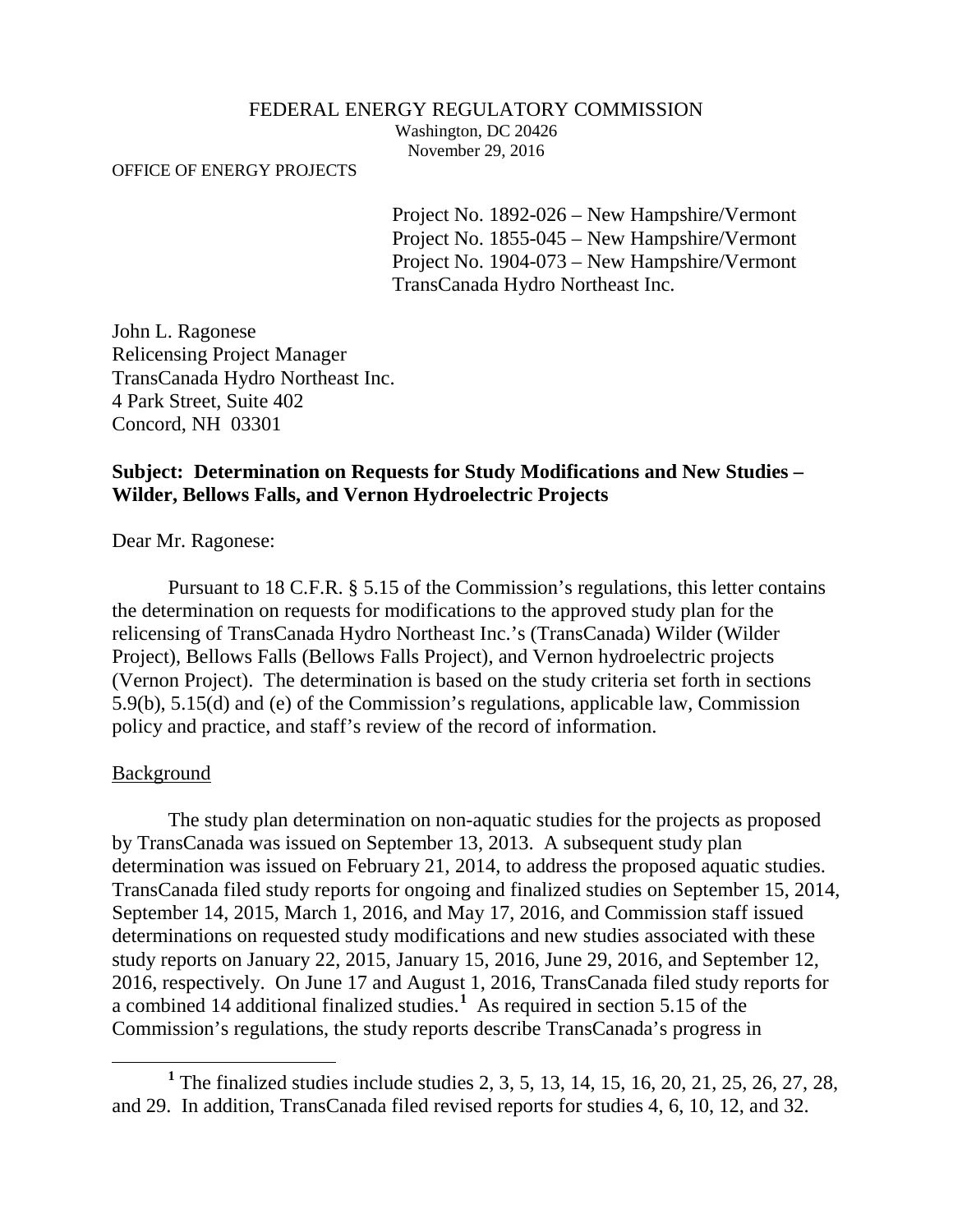$-2 -$ 

implementing the approved study plan, and an explanation of variances from the study plan and schedule. TransCanada held a study report meeting on August 25, 2016, **[2](#page-1-0)** and filed a meeting summary on August 31, 2016.

## **Comments**

Comments on the study reports and meeting summary, including requests for study modifications and new studies, were filed by: the U.S. Fish and Wildlife Service (FWS); the Vermont Agency of Natural Resources (Vermont ANR); the New Hampshire Fish and Game Department (New Hampshire FGD); the New Hampshire Department of Environmental Services (New Hampshire DES); the New Hampshire Division of Historical Resources; the Connecticut River Watershed Council (CRWC); the Connecticut River Joint Commissions (CRJC); the CRJC, Upper Valley Subcommittee (CRJC-UVS); John Mudge; Ross McIntyre; and John Bruno. TransCanada filed reply comments on October 31, 2016.

A number of the comments received do not specifically request modifications to the approved studies, and are therefore not addressed herein. For example, some of the comments address the presentation of data; provide additional information; recommend protection, mitigation, and enhancement measures; address ongoing and future consultation; request information that was included in the study report; or request information that TransCanada has subsequently provided in its reply comments or agreed to provide in future filings; **[3](#page-1-1)** or request additional information collection contingent on the results of ongoing studies. In addition to the items listed above, this determination does not address requests for study modifications or additional studies that have been addressed in previous Commission letters. This determination only addresses new comments and requests that would require study modifications or additional studies.

## Study Plan Determination

Pursuant to section 5.15(d) of the Commission's regulations, any proposal to modify a required study must be accompanied by a showing of good cause, and must include a demonstration that: (1) the approved study was not conducted as provided for in the approved study plan, or (2) the study was conducted under anomalous

<span id="page-1-0"></span>**<sup>2</sup>** In addition, TransCanada held an unofficial study report meeting on July 15, 2016.  $\overline{a}$ 

<span id="page-1-1"></span>**<sup>3</sup>** In its reply comments, TransCanada states that it will file supplemental information for studies 10, 14, and 15 by November 30, 2016. In addition, TransCanada states that it will file revised reports for studies 6, 21, and 25 by December 15, 2016, and for studies 2 and 3 by January 15, 2017.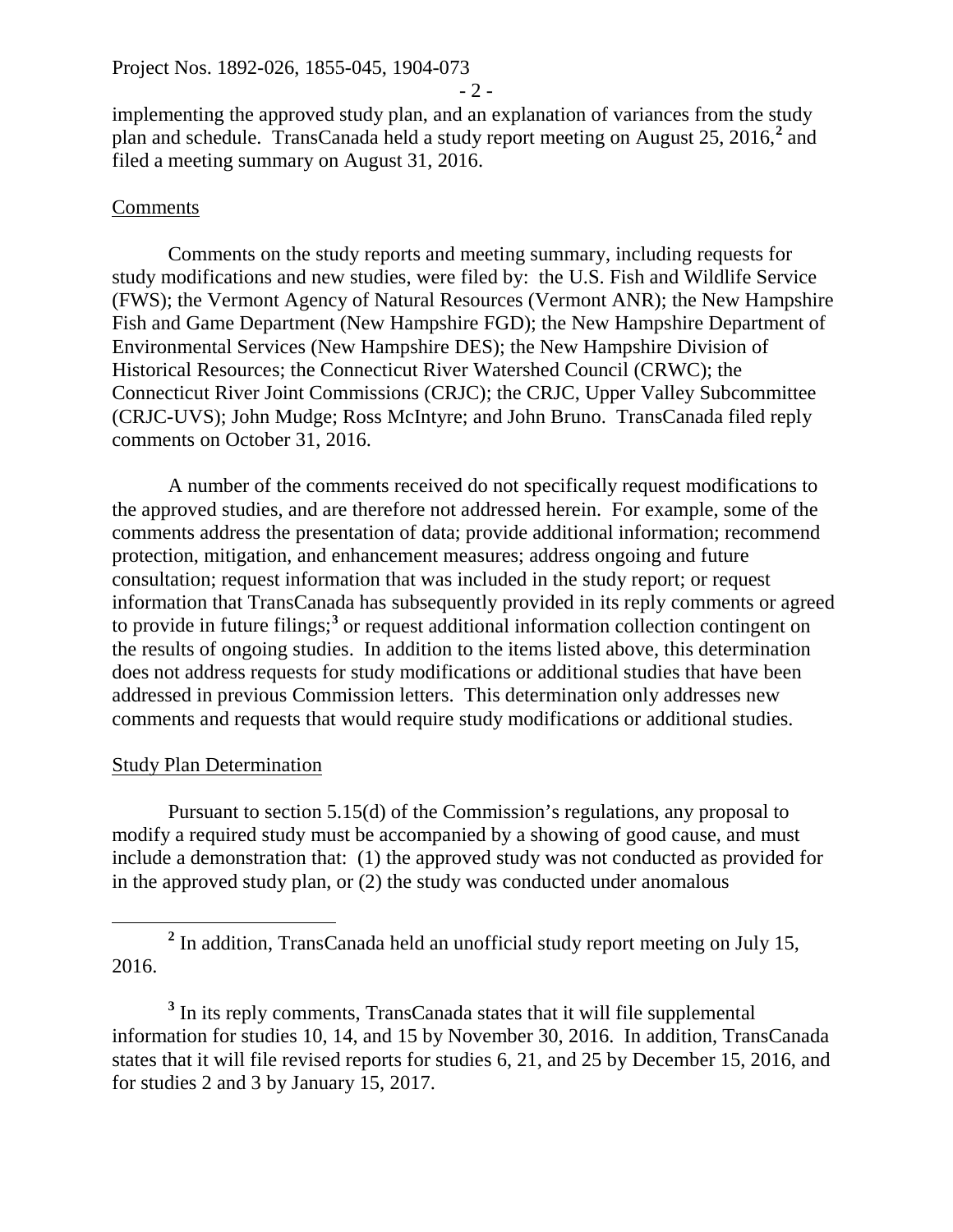Project Nos. 1892-026, 1855-045, 1904-073

- 3 -

environmental conditions or that environmental conditions have changed in a material way. As specified in section 5.15(e), requests for new information gathering or studies must include a statement explaining: (1) any material change in law or regulations applicable to the information request, (2) why the goals and objectives of the approved study could not be met with the approved study methodology, (3) why the request was not made earlier, (4) significant changes in the project proposal or that significant new information material to the study objectives has become available, and (5) why the new study request satisfies the study criteria in section 5.9(b).

As indicated in Appendix A, the requested modifications to studies 2 (*Riverbank Transect Study*), 3 (*Riverbank Erosion Study*), and 21 (*American Shad Telemetry Study*), including modifications to the study reports, are approved in part. The requested modifications to studies 14 (*Resident Fish Spawning in Impoundments Study*) and 15 (*Resident Fish Spawning in Riverine Sections Study*) and the new studies requested to determine the causes of erosion and evaluate riverbank restoration measures on the Connecticut River are not approved. The specific modifications to the studies and the bases for modifying or not modifying the study plan are explained in Appendix B (Requested Modifications to Approved Studies) and C (Requested New Studies). Commission staff considered all study plan criteria in section 5.9 of the Commission's regulations.

Please note that nothing in this determination is intended, in any way, to limit any agency's proper exercise of its independent statutory authority to require additional studies.

To establish a schedule for resource agencies and other stakeholders to request modifications to the approved study plan for outstanding revised and final study reports, Commission staff will issue a revised process plan and schedule in the near future.

If you have any questions, please contact Brandon Cherry at (202) 502-8328, or via e-mail at [brandon.cherry@ferc.gov.](mailto:brandon.cherry@ferc.gov)

Sincerely,

Ann F. Miles **Director** Office of Energy Projects

Enclosures: Appendix A – Summary of Determinations on Requested Modifications to Approved Studies and New Studies Appendix B – Staff's Recommendations on Requested Modifications to Approved Studies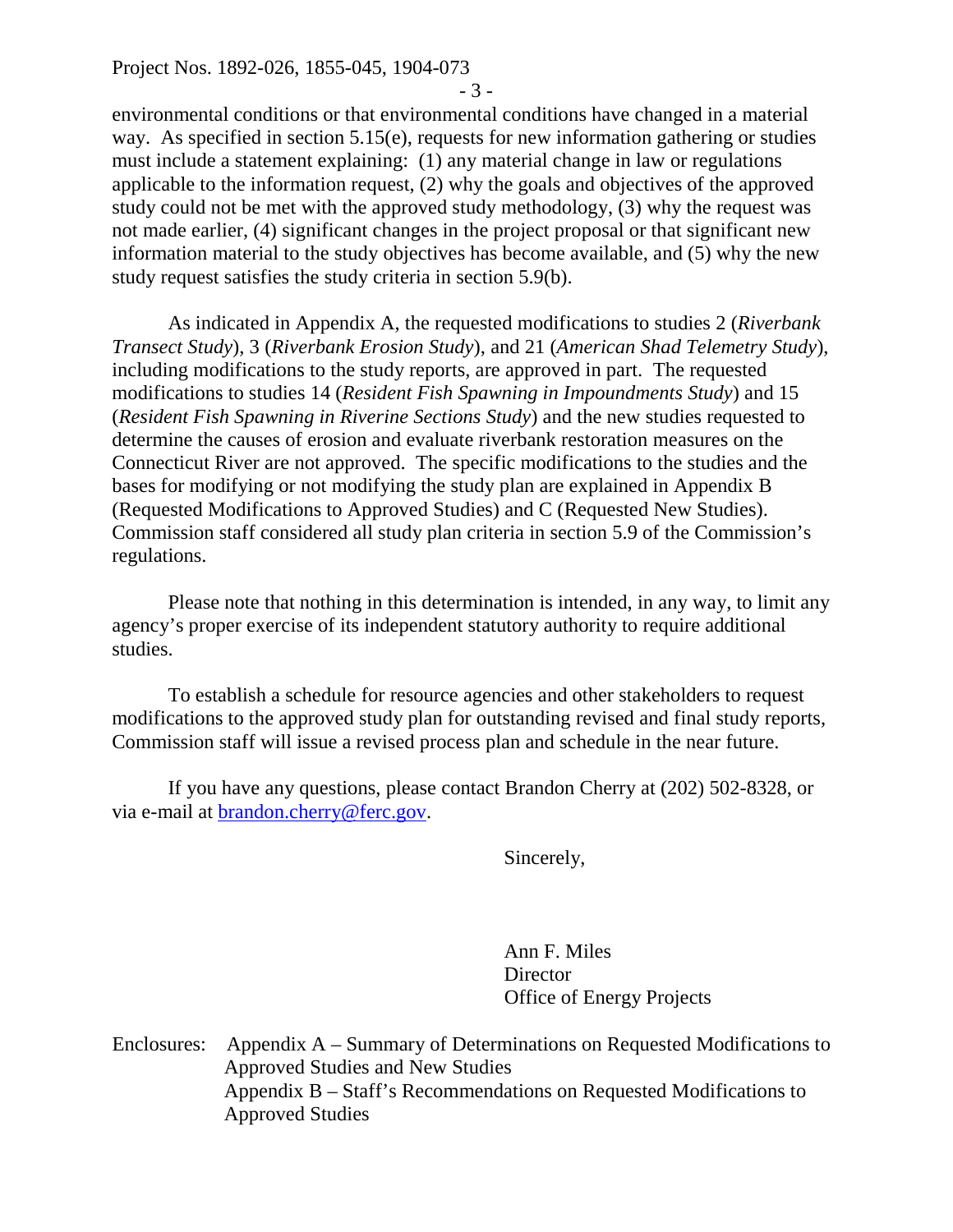Project Nos. 1892-026, 1855-045, 1904-073

Appendix C – Staff's Recommendations on Requested New Studies

cc: Mailing List, Public Files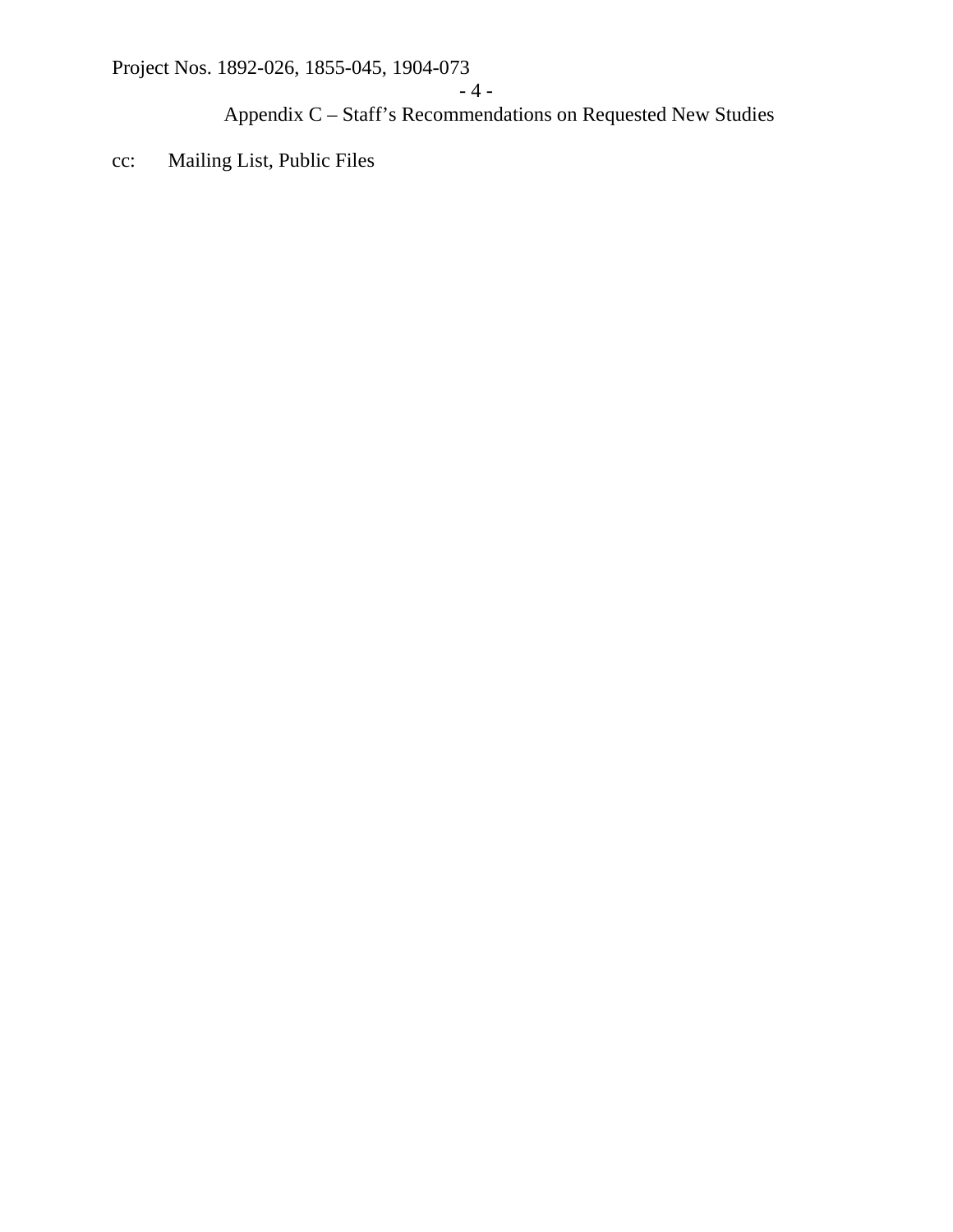## **APPENDIX A**

## **SUMMARY OF DETERMINATIONS ON REQUESTED MODIFICATIONS TO APPROVED STUDIES AND NEW STUDIES**

| <b>Requested Modifications to Approved Studies</b> (see Appendix B for discussion) |  |
|------------------------------------------------------------------------------------|--|
|------------------------------------------------------------------------------------|--|

| <b>Study</b>                   | <b>Recommending</b><br><b>Entity</b> | <b>Adopted</b> | <b>Adopted in</b><br>part | <b>Not</b><br><b>Adopted</b> |
|--------------------------------|--------------------------------------|----------------|---------------------------|------------------------------|
| 2 – Riverbank Transect Study   | Vermont ANR,                         |                |                           |                              |
|                                | New Hampshire                        |                |                           |                              |
|                                | FGD, New                             |                | X                         |                              |
|                                | Hampshire DES,                       |                |                           |                              |
|                                | CRWC, CRJC,                          |                |                           |                              |
|                                | CRJC-UVS, Ross                       |                |                           |                              |
|                                | McIntyre, John                       |                |                           |                              |
|                                | <b>Bruno</b>                         |                |                           |                              |
| 3 – Riverbank Erosion Study    | Vermont ANR,                         |                |                           |                              |
|                                | New Hampshire                        |                |                           |                              |
|                                | FGD, New                             |                |                           |                              |
|                                | Hampshire DES,                       |                | X                         |                              |
|                                | CRWC, CRJC,                          |                |                           |                              |
|                                | <b>CRJC-UVS, Ross</b>                |                |                           |                              |
|                                | McIntyre, John                       |                |                           |                              |
|                                | <b>Bruno</b>                         |                |                           |                              |
| 14 – Resident Fish Spawning in | Vermont ANR,                         |                |                           |                              |
| <b>Impoundments Study</b>      | New Hampshire                        |                |                           | X                            |
|                                | FGD                                  |                |                           |                              |
| 15 – Resident Fish Spawning in | Vermont ANR,                         |                |                           |                              |
| <b>Riverine Sections Study</b> | New Hampshire                        |                |                           | X                            |
|                                | FGD                                  |                |                           |                              |
| 21 – American Shad Telemetry   | FWS, Vermont                         |                | X                         |                              |
| Study                          | ANR, New                             |                |                           |                              |
|                                | Hampshire FGD,                       |                |                           |                              |
|                                | <b>CRWC</b>                          |                |                           |                              |

# **Requested New Studies** (see Appendix C for discussion)

| <b>Study</b>               | Recommending<br>Entity | Approved | Approved with<br><b>Modifications</b> | <b>Not</b><br><b>Required</b> |
|----------------------------|------------------------|----------|---------------------------------------|-------------------------------|
| Erosion and Riverbank      | John Mudge,            |          |                                       |                               |
| <b>Restoration Studies</b> | John Bruno             |          |                                       |                               |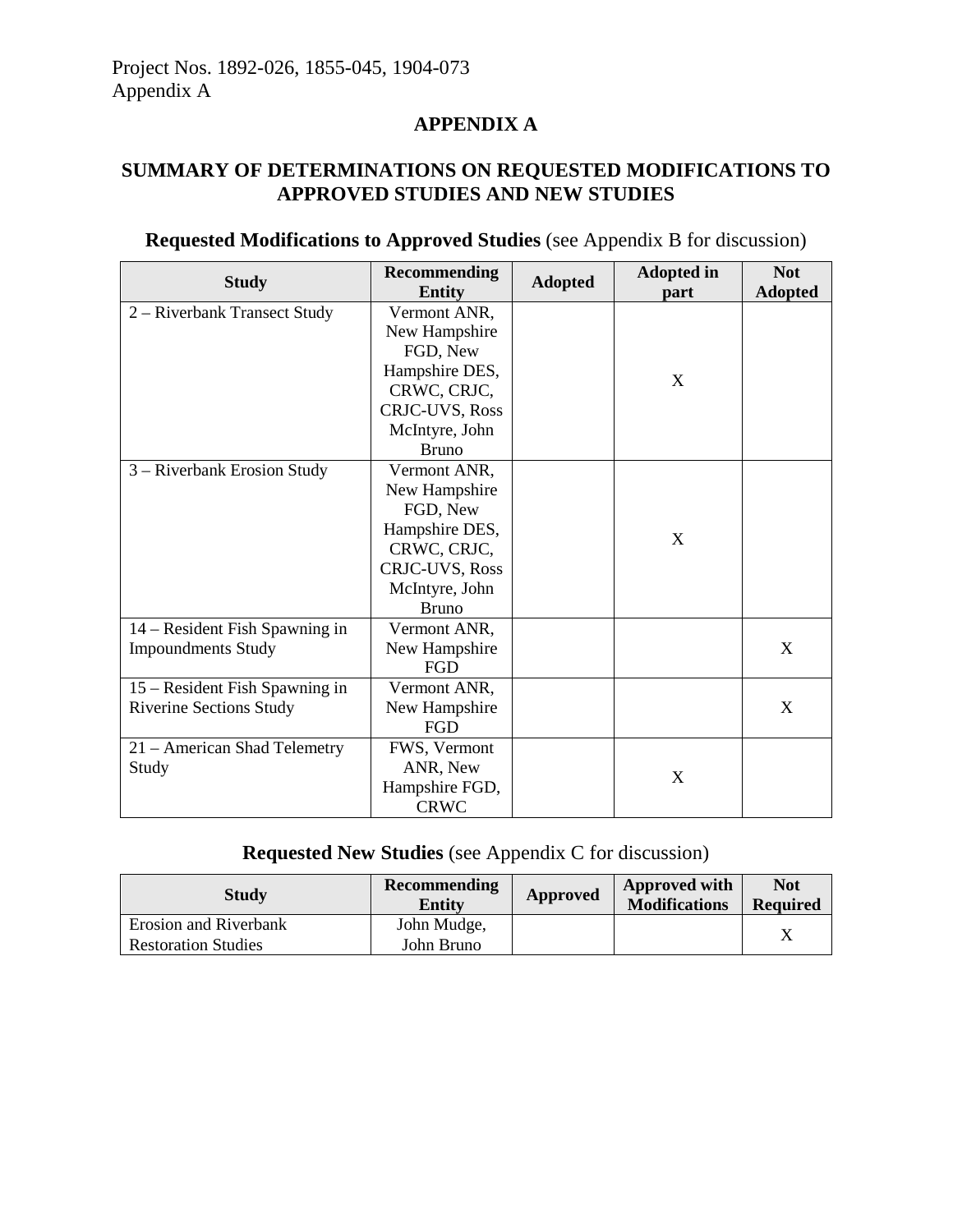#### **APPENDIX B**

## **STAFF'S RECOMMENDATIONS ON REQUESTED MODIFICATIONS TO APPROVED STUDIES**

# **Studies 2 and 3 – Riverbank Transect and Riverbank Erosion Studies[4](#page-5-0)**

#### Background

 $\overline{a}$ 

The goals of studies 2 (*Riverbank Transect Study*) and 3 (*Riverbank Erosion Study*) were to: (1) monitor riverbank erosion at selected sites in the three project impoundments and riverine sections of the Connecticut River that are affected by project operation, (2) determine the location of erosion in areas affected by the projects and compare these locations with previously prepared erosion maps, (3) characterize the processes of erosion, (4) ascertain the likely causes of erosion, and (5) identify the effects of shoreline erosion on other resources. As part of these studies, TransCanada conducted two years of erosion monitoring at 21 sites in the study area. In addition, the results of study 1 (*Historical Riverbank Position and Erosion Study*) were incorporated into studies 2 and 3 to assist in evaluating the causes and extent of erosion within the project boundary.

#### *Number of Monitoring Sites and Study Duration*

#### Requested Study Modifications

The Connecticut River Watershed Council (CRWC), the Connecticut River Joint Commissions (CRJC), and Mr. John Bruno, an individual residing along the Connecticut River, suggest that the 21 erosion monitoring sites and two-year monitoring plan were inadequate to effectively characterize erosional processes within the study area. Mr. Bruno recommends expanding the number of erosion monitoring sites. CRWC recommends extending the study period to analyze the full "cycle of erosion"**[5](#page-5-1)** at each of the 21 erosion monitoring sites. The CRJC, Upper Valley Subcommittee (CRJC-UVS) supports CRWC's request.

#### Comments on Requested Study Modifications

<span id="page-5-0"></span>**<sup>4</sup>** The results for studies 2 and 3 were combined into a single final report; therefore, they are addressed together in this appendix.

<span id="page-5-1"></span>**<sup>5</sup>** The "cycle of erosion," as defined by TransCanada, is a sequence of events describing how a riverbank becomes destabilized. See pages 68 through 72 in the study report.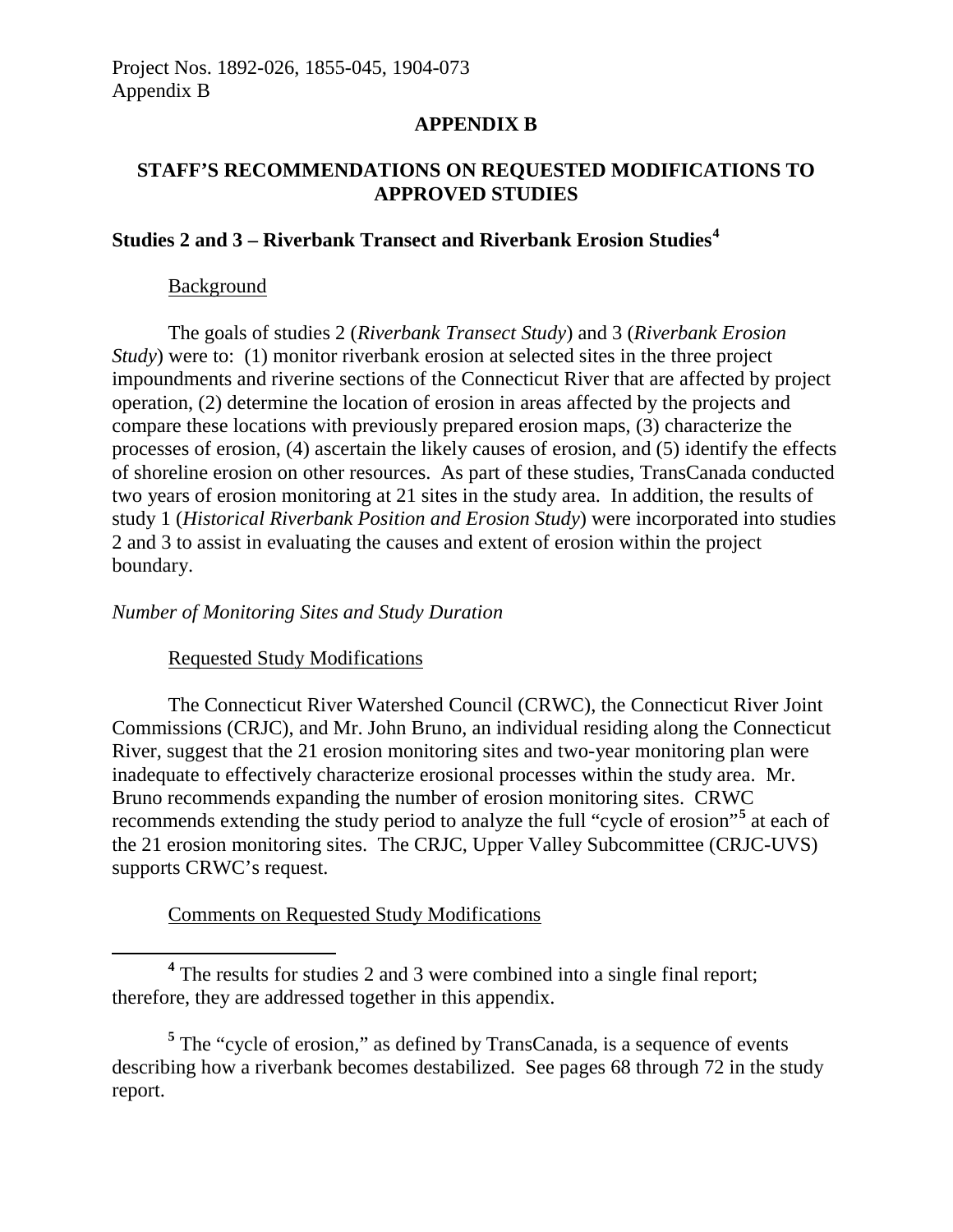Project Nos. 1892-026, 1855-045, 1904-073 Appendix B  $-2$  -

TransCanada indicates that the number of erosion monitoring sites and the duration of monitoring were conducted in accordance with the revised study plan (RSP) approved by the Commission on September 13, 2013. In addition, TransCanada states that although the monitoring results constitute only a snapshot in time, the results were used in conjunction with historical data to determine the rates of erosion occurring within the project area.

#### Discussion and Staff Recommendation

Based on staff's review of the study reports, the number of monitoring sites and the duration of the monitoring are consistent with what was required in the approved study plan. The information collected at the 21 sites during studies 2 and 3 is adequate to characterize ongoing erosion within the project areas, and while more sites and a longer study duration could provide additional information, the commenters have not described any anomalies or changes to environmental conditions that would warrant such modifications. In addition, encompassing the full "cycle of erosion" at each of the 21 monitoring sites would require extending the study period for an unknown period of time, which would be impractical for a relicensing proceeding and unnecessary because study 1 was conducted to identify and describe any long-term erosion patterns in the project areas.

TransCanada has indicated that it will file a revised report for studies 2 and 3 by January 15, 2017, that will include additional information on erosion monitoring at the 21 study sites. Based on the information available at this time, we anticipate that the results of studies 2 and 3 will be adequate for staff's analysis and to develop any necessary license requirements (section 5.9(b)(5)). Therefore, we do not recommend requiring TransCanada to monitor additional sites or extend the monitoring period for the 21 monitoring sites at this time.

#### *Bank Stability Characterization*

#### Requested Study Modifications

The New Hampshire Department of Environmental Services (New Hampshire DES) suggests that the results of the study are skewed because riverbanks with notches or overhangs (with no other erosion types or failures present) were characterized as stable. New Hampshire DES recommends that additional analysis and discussion be provided that considers all banks with observed notches or overhangs as unstable. The New Hampshire Fish and Game Department (New Hampshire FGD) supports New Hampshire DES's request.

#### Comments on Requested Study Modifications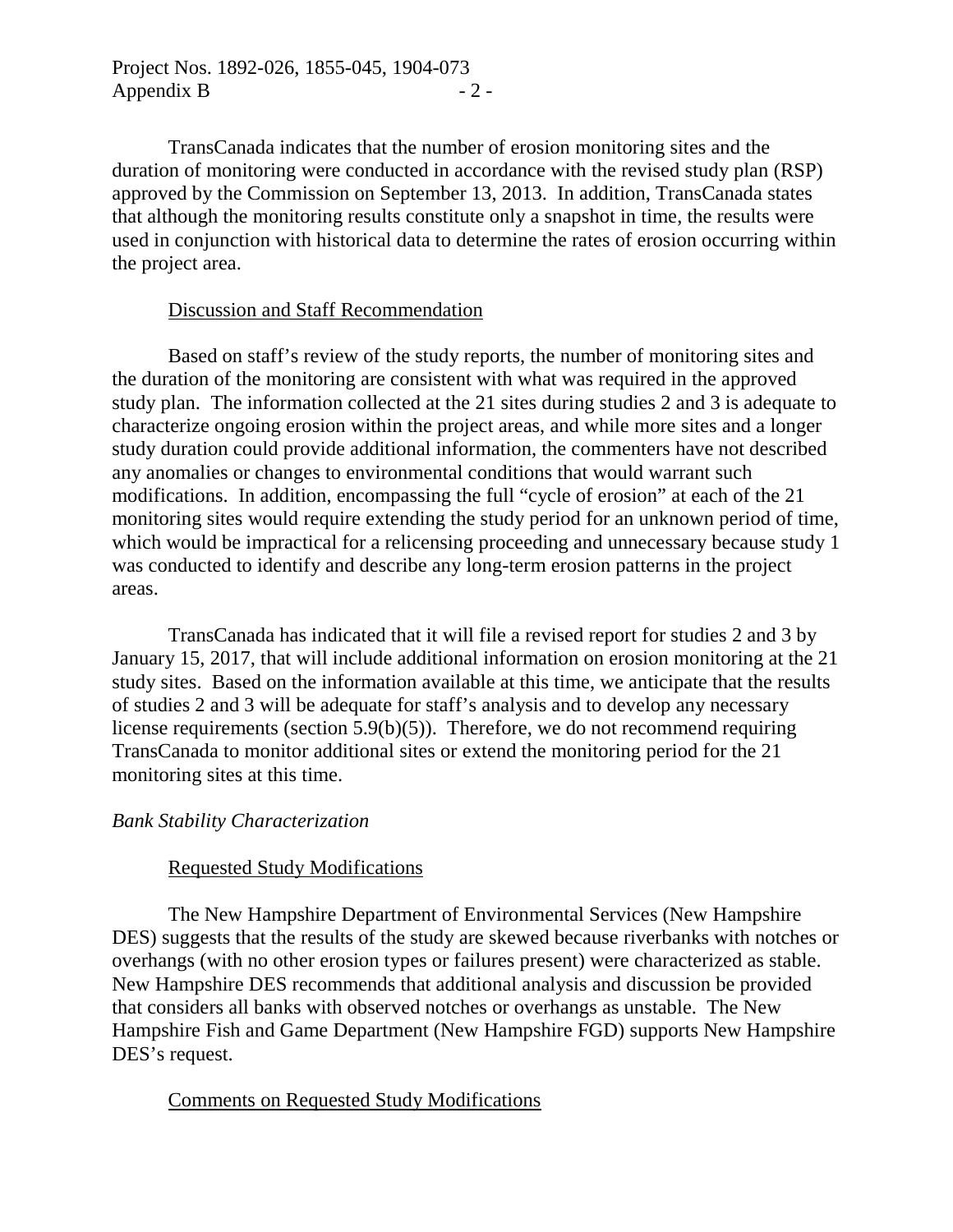TransCanada agrees that the study results would be significantly altered if all riverbanks with notches or overhangs were considered unstable. However, TransCanada indicates that a notch or overhang on the lower bank does not indicate that the upper bank will fail (i.e., topple, slide, or fall) and represents only a portion of the "cycle of erosion."<sup>[6](#page-7-0)</sup> TransCanada also states that classifying a riverbank as unstable or eroding based on the type and extent of erosion in the upper bank is consistent with historical erosion mapping efforts conducted within the project areas and on nearby sections of the Connecticut River.

## Discussion and Staff Recommendation

The methods and techniques used to characterize bank stability in studies 2 and 3 are consistent with the methods used to characterize bank stability in historical erosion mapping conducted in 1958 and 19[7](#page-7-1)4.<sup>7</sup> Characterizing all notches and overhangs as unstable would eliminate the ability to compare the current study results with historical mapping conducted in 1958 and 1974. Because the modification requested by the New Hampshire DES would eliminate comparisons with historical data, we do not recommend requiring TransCanada to reclassify all notches and overhangs as unstable.

## *River 2D Modeling*

## Requested Study Modifications

The Vermont Agency of Natural Resources (Vermont ANR) recommends that TransCanada utilize two-dimensional (River2D) modeling at the 21 erosion monitoring sites in their analysis for determining the likely causes of erosion within the project boundary. New Hampshire FGD supports Vermont ANR's request.

## Comments on Requested Study Modifications

TransCanada indicates that it will conduct shear-stress and velocity analyses using the one-dimensional Hydrologic Engineering Center's River Analysis System (HEC-

<span id="page-7-0"></span>**<sup>6</sup>** Riverbanks are classified as either upper or lower banks based on multiple characteristics (e.g., bank height, position, and slope). The lower riverbank is the portion of the bank that has a generally flat slope and is regularly underwater. The upper riverbank is the portion of the bank that is regularly above water, but may become inundated under high flows.  $\overline{a}$ 

<span id="page-7-1"></span>**<sup>7</sup>** Simons, D.B., Andrews, J.W., Li, R.M., and Alawady, M.A. 1979. Connecticut River Streambank Erosion Study Massachusetts, New Hampshire, and Vermont. Prepared for USACE, New England Division.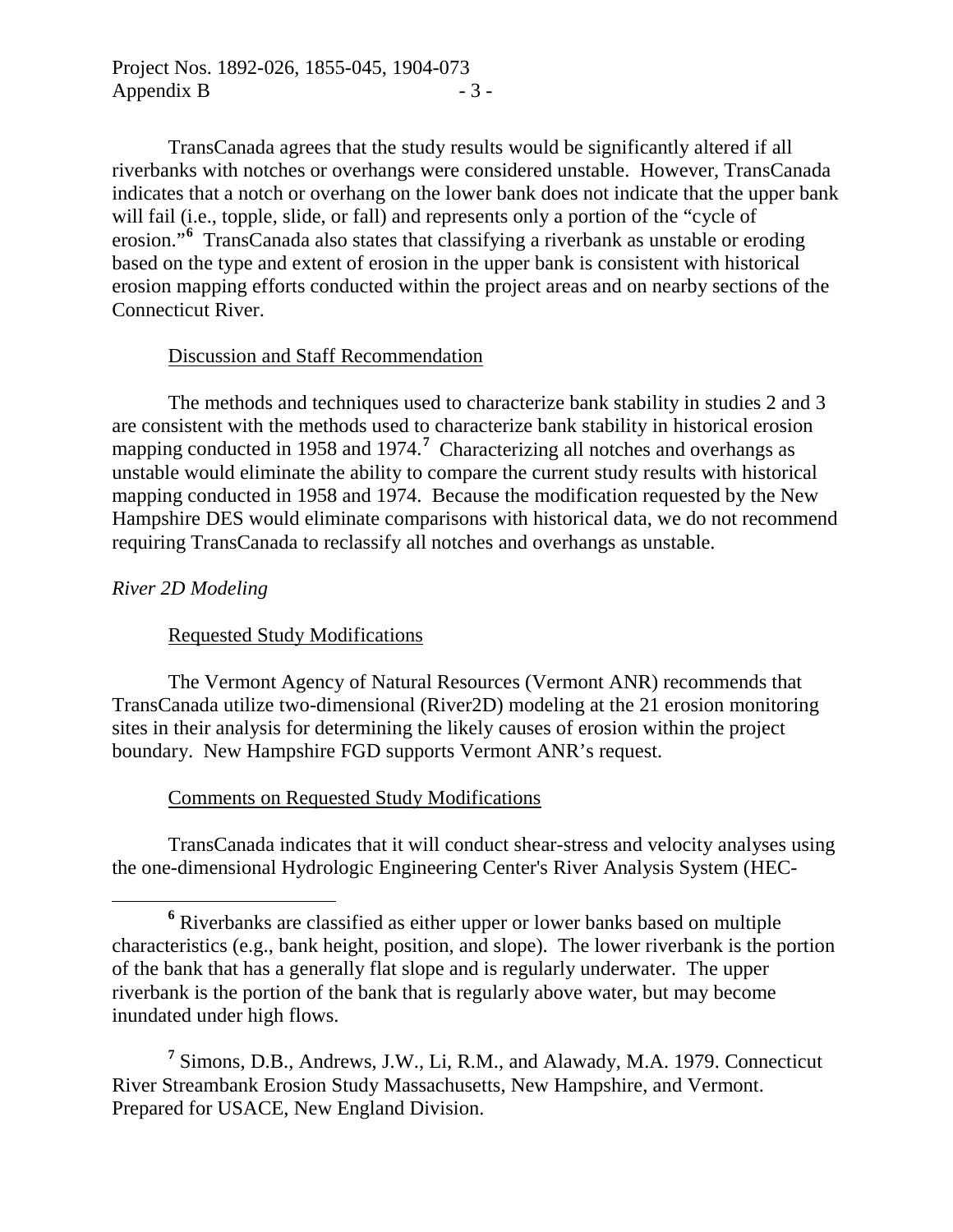Project Nos. 1892-026, 1855-045, 1904-073 Appendix B  $-4$  -

RAS) model in the revised report for studies 2 and 3. TransCanada states that the results of the HEC-RAS modeling and a logistic regression statistical analysis that it proposes to conduct will be sufficient to identify the likely causes of erosion at the 21 erosion monitoring sites; therefore, there is no need to use the River2D model.

#### Discussion and Staff Recommendation

Using HEC-RAS modeling in combination with logistic regression statistical analysis may be adequate to identify and describe the likely causes of erosion at the 21 monitoring sites. When TransCanada files its revised study report in January 2017, we will review the results, including the proposed HEC-RAS modeling and regression analysis, and as appropriate, consider the need for additional analysis, including use of the River2D model. Based on the information available at this time, we expect that the revised report will be adequate for staff's analysis and to develop any necessary license requirements (section  $5.9(b)(5)$ ). Therefore, we do not recommend requiring TransCanada to conduct any River2D modeling at this time.

#### *Hydraulic Gradient between Impoundment Water Surface Elevations and Groundwater*

#### Requested Study Modifications

CRWC recommends that TransCanada conduct additional analyses of the effects of project operation on the hydraulic gradient between impoundment water surface elevations and groundwater elevations along the shoreline. CRWC suggests that this analysis is necessary to describe erosion associated with groundwater seepage (naturally occurring or project-related) and increases in the vertical range of shoreline exposed to boat wakes and ice jams. CRJC, CRJC-UVS, and Mr. Bruno support CRWC's request.

#### Comments on Requested Study Modifications

TransCanada indicates that the rate of groundwater seepage depends on the hydraulic gradient between impoundment water surface elevations and groundwater elevations along the shoreline. However, TransCanada states that impoundment water surface elevations for more than 75% of the project areas fluctuate less than two feet under normal project operation. TransCanada suggests that this two-foot fluctuation has a minimal effect on the hydraulic gradient between impoundment water surface elevations and groundwater elevations along the shoreline. In addition, TransCanada states that erosion rates were not higher in locations within the project areas where the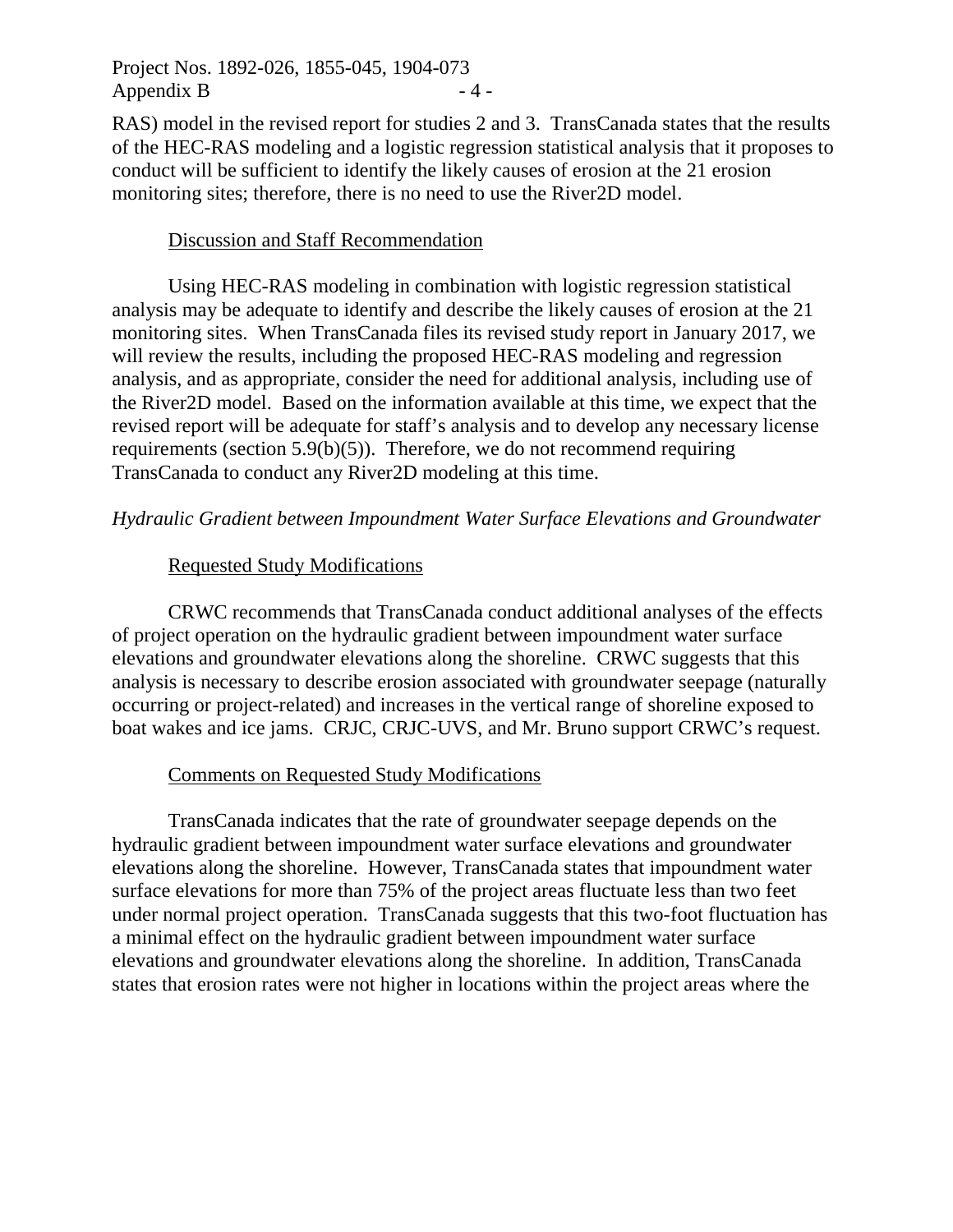Project Nos. 1892-026, 1855-045, 1904-073 Appendix B  $-5$  -

magnitude of water surface elevation fluctuations is the greatest.**[8](#page-9-0)** TransCanada indicates that additional analysis of hydraulic gradients would not provide any appreciable information and this analysis is beyond the scope of the approved study plan.

### Discussion and Staff Recommendation

It is unclear how or if TransCanada determined the hydraulic gradient between impoundment water surface elevations and groundwater elevations along the shoreline (i.e., the report for studies 2 and 3 does not include any groundwater elevation data). Therefore, Commission staff recommends that the revised report that will be filed in January 2017 include additional information that describes how the hydraulic gradients were calculated and the resulting potential for riverbank erosion (e.g., naturally occurring seepage and project-related seepage). The discussion should include any observations of groundwater seeps or seepage-related erosion at the 21 erosion monitoring sites and any groundwater elevation data that was collected during the studies.

## *Effects of Shoreline Erosion on Other Resources*

## Requested Study Modifications

CRWC indicates that the effects of shoreline erosion on other resources were not fully analyzed in accordance with the approved study plan. CRWC recommends that the effects on riparian areas and shoreline wetlands, rare plant and animal populations, water quality, and aquatic and terrestrial habitat be further evaluated in the study report. Regarding the effects on spawning sites, CRWC recommends that additional data be collected to quantify the effect of fine-grained riverbank materials on increased embeddedness of coarse-grained spawning substrates within the project impoundments. CRJC, CRJC-UVS, and Mr. Bruno support CRWC's request.

# Comments on Requested Study Modifications

TransCanada states that the effects of shoreline erosion on other resources will be reviewed, and revised accordingly based on its proposed shear-stress analysis at the 21 erosion monitoring sites. However, TransCanada states that determining the effects of project operation on the loss of aquatic habitat is outside the scope of studies 2 and 3.

# Discussion and Staff Recommendation

 $\overline{a}$ 

<span id="page-9-0"></span>**<sup>8</sup>** Hydraulic modeling was used to determine the magnitude of water surface elevation fluctuations at the 21 erosion monitoring sites under normal project operation. Because the impoundments are generally riverine in nature, fluctuations in water surface elevations are typically the greatest immediately upstream of the dam.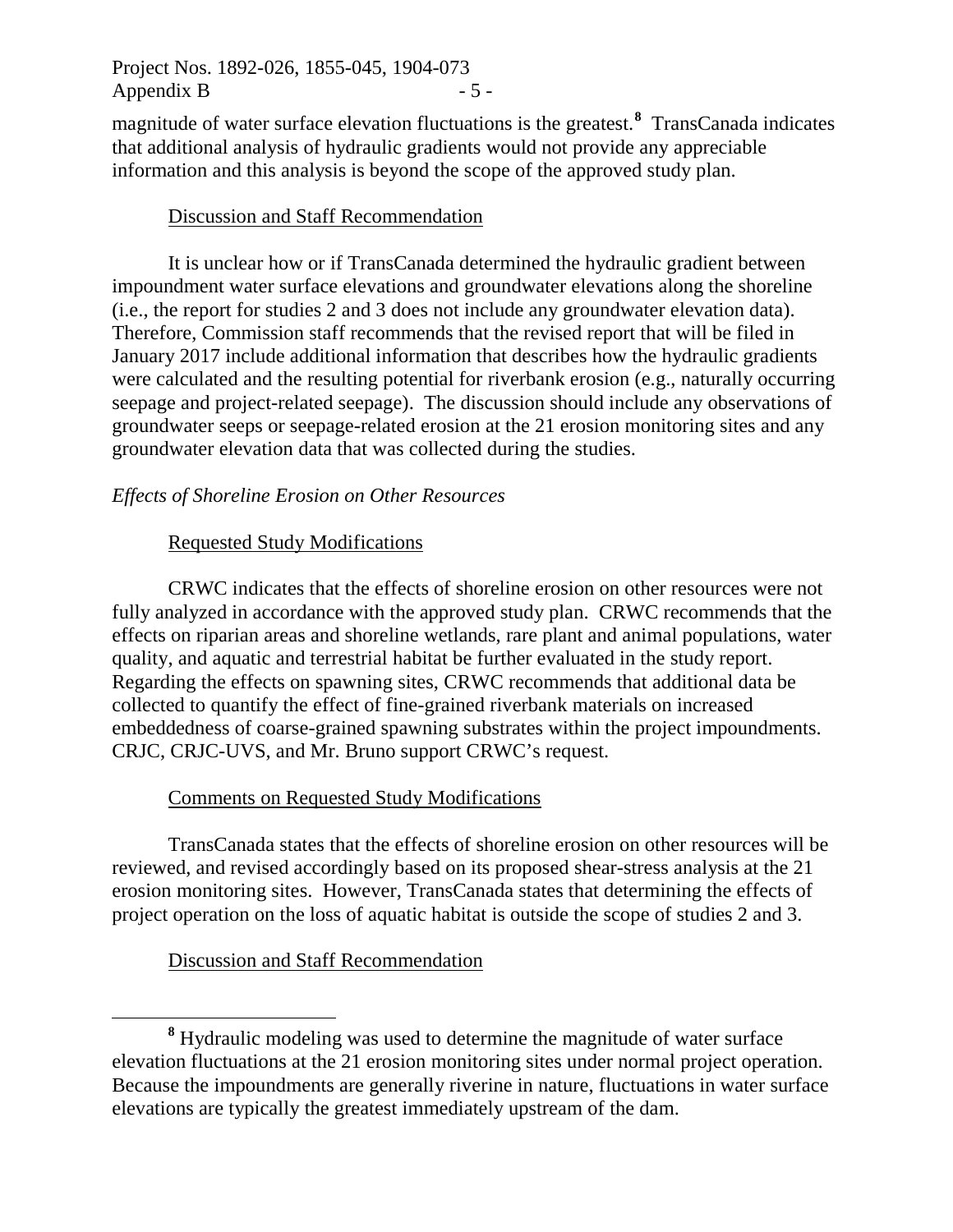## Project Nos. 1892-026, 1855-045, 1904-073 Appendix B  $-6$  -

An objective of study 3 (see the fourth bullet on page 27 of the approved RSP) was to "identify the effects of shoreline erosion on other resources (e.g., riparian areas and shoreline wetlands, rare plant and animal populations, water quality, and aquatic and terrestrial wildlife habitat)." TransCanada proposed to conduct this analysis partly by using "maps showing the location of different bank conditions and features along the river […] to investigate whether bank erosion has the potential to effect other resources." The report for studies 2 and 3 provides a limited analysis of other resources and suggests that other studies (i.e., studies 6, 8, 14, 15, 24, 25, 27, and 30) determined erosion is "unlikely to have measureable negative effects on those resources." The report for studies 2 and 3 does not include any maps comparing areas with documented erosion to the maps created for other studies.

A quantitative analysis of the effects of shoreline erosion on each resource is beyond the scope of this study and not necessary for staff's analysis (section 5.9(b)(5)); therefore, we do not recommend any additional field data collection efforts to describe these effects. However, the discussion of existing information should be expanded to provide a more detailed description of the effects of ongoing erosion within the project boundary on other resources. Therefore, we recommend that the revised study report that will be filed in January 2017 include a detailed qualitative discussion of the potential effects of ongoing erosion within the project areas on riparian areas and shoreline wetlands, rare plant and animal populations, water quality, aquatic habitat, and terrestrial habitat. Where possible, this discussion should include comparative maps and sitespecific observations.

#### *Study Methodology*

 $\overline{a}$ 

#### Requested Study Modifications

Mr. Ross McIntyre, an individual residing along the Connecticut River, states that the methodology used for evaluating erosion within the project areas potentially excludes sites with known erosion. In addition, Mr. McIntyre states that the study should have been completed by an unaffiliated third party to ensure that study conclusions are not biased. Mr. McIntyre requests that the Commission revise the study methodology and resulting conclusions accordingly.

#### Comments on Requested Study Modifications

In its reply comments, TransCanada does not respond to Mr. McIntyre's letter.**[9](#page-10-0)**

<span id="page-10-0"></span>**<sup>9</sup>** In its letter dated October 31, 2016, TransCanada did not respond to any of the comments submitted by Mr. McIntyre on September 19, 2016. We recommend that TransCanada review and respond to Mr. McIntyre's letter in an appendix to its revised study report that will be filed in January 2017.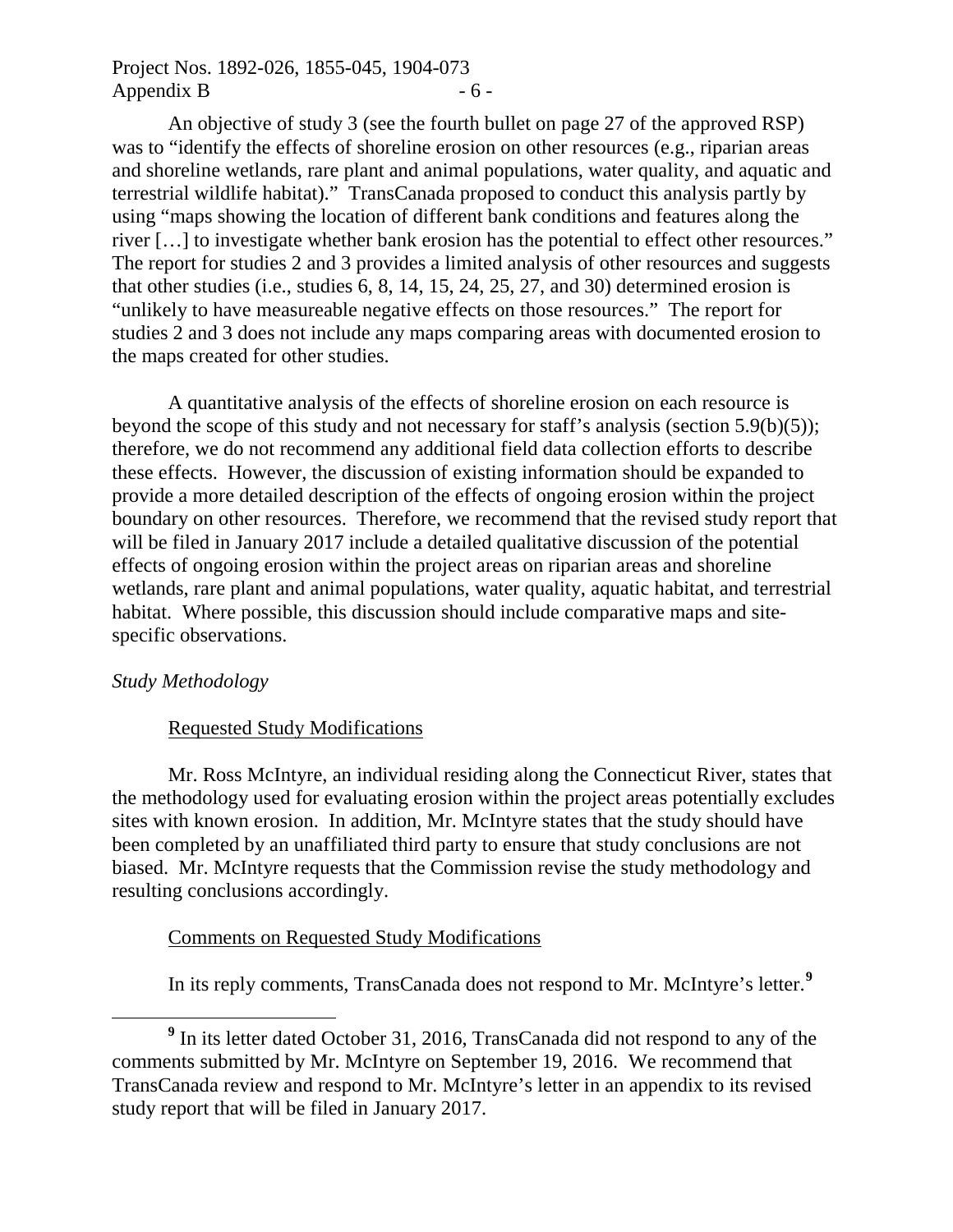### Discussion and Staff Recommendation

The pre-filing portion of relicensing under the Integrated Licensing Process (ILP) includes steps for identifying and requiring studies (i.e., sections 5.9 to 5.13 of the Commission's regulations) that are conducted by licensees or their designees. When the required studies have been completed and filed with the Commission, staff conducts an independent review of the results. If the results are not valid or additional study is needed, Commission staff can require licensees to repeat the study, conduct an additional year of study, or conduct a new study. Commission staff has reviewed the report for studies 2 and 3 and TransCanada's proposed revisions that will be filed in the revised study report, and anticipates that the information will be adequate for staff's analysis and to develop any necessary license requirements (section 5.9(b)(5)). Therefore, at this time, we do not recommend requiring additional analyses conducted by a third party that would be selected by the Commission.

## **Studies 14 and 15 – Resident Fish Spawning in Impoundments and Riverine Sections Studies**

### Background

The goal of studies 14 and 15 was to assess project effects on resident fish spawning in the impoundments and riverine portions of the project areas. The target species for this study were smallmouth bass, largemouth bass, yellow perch, black crappie, pumpkinseed, bluegill, chain pickerel, northern pike, golden shiner, white sucker, spottail shiner, walleye, and fallfish in the impoundments and smallmouth bass, walleye, white sucker, and fallfish in the riverine sections. In 2015, TransCanada conducted field surveys assessing the timing and locations of fish spawning under existing conditions and the potential effects of impoundment fluctuations and generationrelated flow releases on nest abandonment, spawning fish displacement, and egg dewatering.

## Requested Study Modifications

Vermont ANR recommends that TransCanada revise the final reports for studies 14 and 15 to include an analysis of project effects on resident fish spawning that is based on the information collected during studies 14 and 15; existing literature; and the habitat, water level fluctuation, and water surface elevation data that has been collected as part of TransCanada's other studies. New Hampshire FGD supports Vermont ANR's request.

## Comments on Requested Study Modifications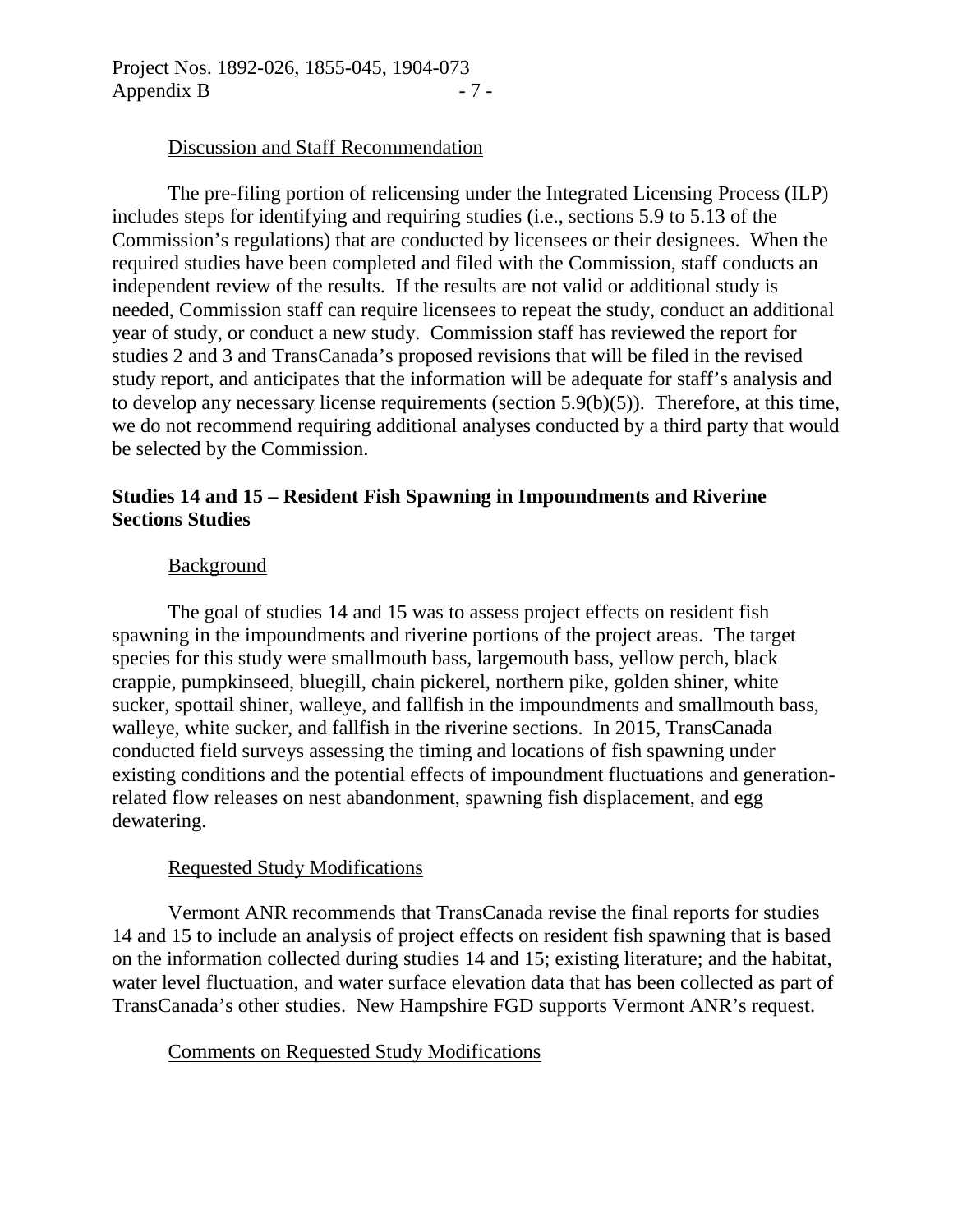Project Nos. 1892-026, 1855-045, 1904-073 Appendix B  $-8$  -

In its reply comments, TransCanada states that the goals and objectives of studies 14 and 15 have been achieved. TransCanada also states that the ongoing instream flow study will provide additional information for evaluating potential project effects on riverine species.

#### Discussion and Staff Recommendation

Section  $5.18(b)(5)(ii)(B)$  of the Commission's regulations describes the environmental analysis that is required in any license application developed using the ILP. Specifically, the regulations state that Exhibit E must describe the beneficial and adverse effects of the proposed project on each resource using existing information and the results of any studies that have been conducted by the applicant. Because the regulations require the analysis requested by Vermont ANR to be included in Exhibit E of TransCanada's license application, there is no need to require TransCanada to include this analysis in revised reports for studies 14 and 15.

#### **Study 21 – American Shad Telemetry Study**

#### **Background**

 $\overline{a}$ 

The objectives of study 21 included: (1) quantifying the upstream passage efficiency of the Vernon fishway for adult American shad; (2) evaluating downstream passage route selection, passage efficiency, and survival for adult shad at the Vernon Project; and (3) evaluating the effects of project operation on shad spawning upstream and downstream of Vernon dam. TransCanada used passive integrated transponder tags**[10](#page-12-0)** (PIT tags) and radio tags to track the upstream movement of adult shad, used radio tags to track the downstream movement of adult shad, and conducted mobile radio-tracking and plankton-netting surveys to identify potential spawning locations upstream and downstream of Vernon dam.**[11](#page-12-1)**

TransCanada's study report provides the travel times for shad moving between monitoring stations downstream of Vernon dam and within the upstream fishway, the number of passage attempts (i.e., "forays") tagged shad made into the Vernon upstream

<span id="page-12-0"></span>**<sup>10</sup>** PIT tags are very small tags that respond to radio-specific radio frequencies at close range (two feet or less) to transmit the tag identification number. TransCanada used PIT-tag receivers to track PIT-tagged shad within the Vernon upstream fishway.

<span id="page-12-1"></span>**<sup>11</sup>** As part of a relicensing study for the Turners Falls Project (P-1889), FirstLight Hydro Generating Company tagged and released adult shad downstream of the Turners Falls Project, and some of these fish were documented using the Vernon Project fishway.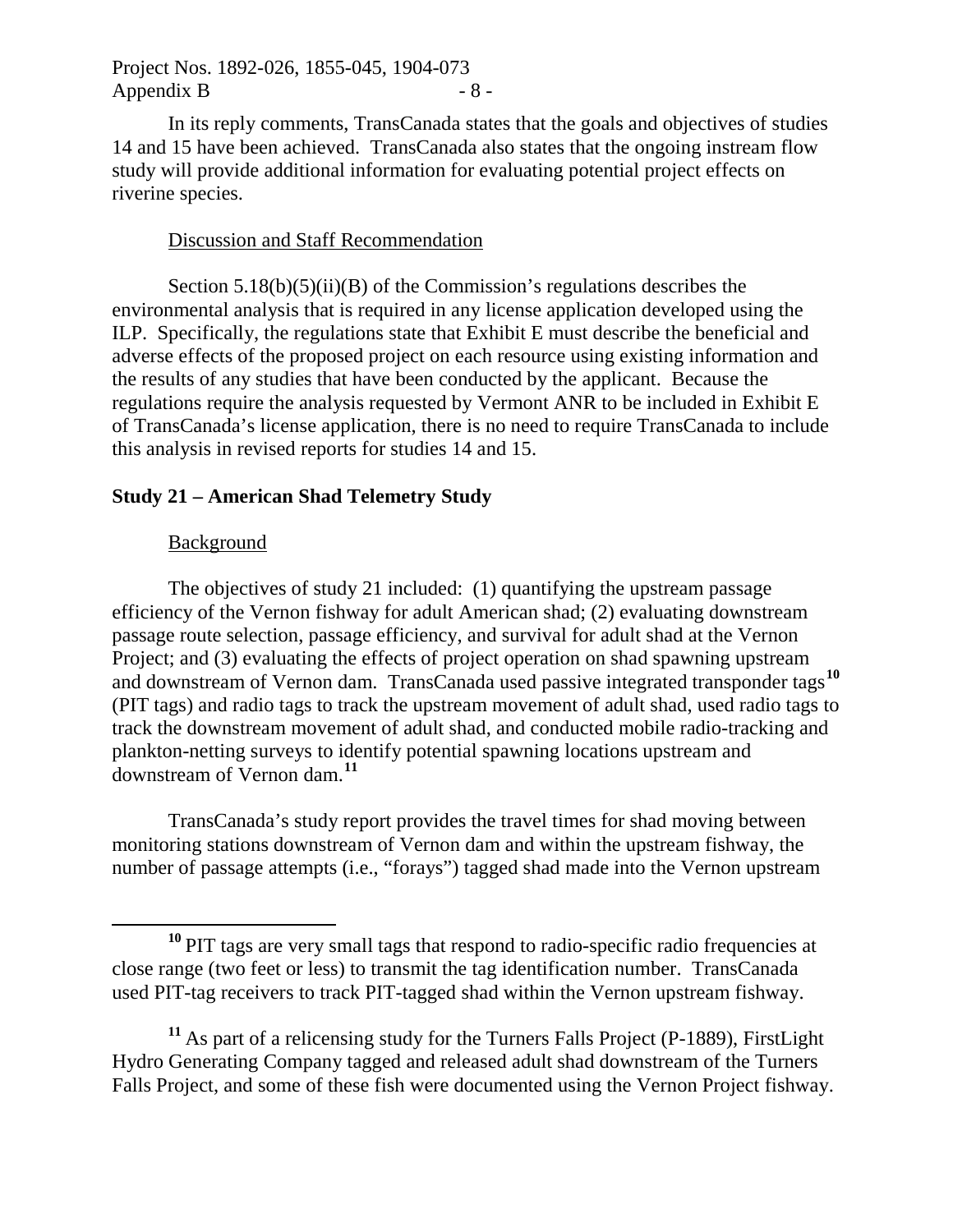Project Nos. 1892-026, 1855-045, 1904-073 Appendix B  $-9$  -

fishway,**[12](#page-13-0)** and the number of tagged shad that successfully ascended and exited the fishway. The study report also summarizes information about project operation (e.g., number of turbines operating, project discharge) when fish entered the upstream fishway. For the downstream passage study component, the study report includes information about residency time in the impoundment and forebay, downstream passage route selection, and project operation and discharge at time of passage. Lastly, the study report includes descriptions of the habitat characteristics and the number of shad eggs and larvae collected at each sampled location.

## *Enumeration of "Forays"*

 $\overline{a}$ 

## Requested Study Modifications

The U.S. Fish and Wildlife Service (FWS) states that TransCanada's definition of "foray" is unclear and may be too broad to allow for meaningful interpretation of the study results. FWS requests that TransCanada include each entrance attempt in the analysis to evaluate the effect of project operation on how shad enter the fishway. FWS further states that multiple passage attempts may indicate a problem within the fishway that should be identified and corrected. Vermont ANR, New Hampshire FGD, and CRWC support FWS's request.

### Comments on Requested Study Modifications

In its study report meeting summary filed August 31, 2016, TransCanada acknowledges that the definition of "foray" provided in the report was unclear and states that it will provide a clarified or modified definition. In addition, TransCanada states that it will provide information about generation, spill, attraction flows, bypass flows, and water temperature at the time of each "foray." In its reply comments, TransCanada states that it will provide a clear definition of what constitutes a "foray" and recalculated fishway performance metrics in a revised study report that will be filed by December 15, 2016.

## Discussion and Staff Recommendation

TransCanada's definition of "foray" is unclear, and there does not appear to be any justification for selecting a four-hour window. While a modified definition presented in TransCanada's revised study report may clarify the definition and provide a basis for the

<span id="page-13-0"></span>**<sup>12</sup>** On page 26 of the study report, TransCanada defined a "foray" as "a maximum 4-hour period in which a fish passed the entrance or first bay receivers and either dropped back into the tailrace from there or continued up in the fishway and then dropped back to the tailrace; if the foray exceeded four hours without the fish backing out of the fishway, it was counted as a single foray."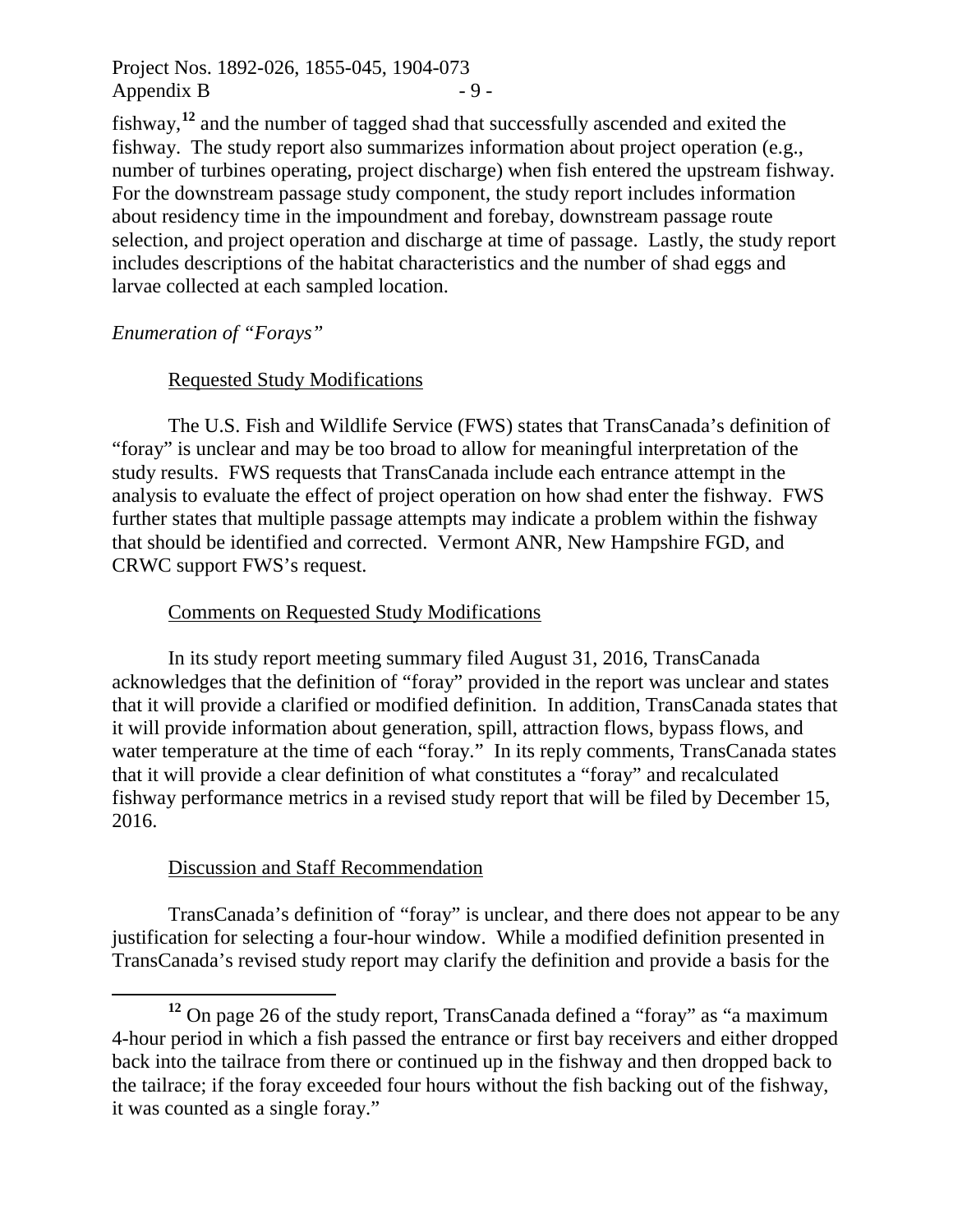Project Nos. 1892-026, 1855-045, 1904-073 Appendix B  $-10$  -

four-hour period, we recommend that TransCanada also provide the following information in its revised study report for each shad that entered the upstream fishway: (1) the time of entry, time of exit, and total time inside the fishway for each passage attempt; (2) the operation and spill conditions during each passage attempt; (3) whether the attempt was successful (i.e., the shad exited the fishway into the impoundment) or unsuccessful (i.e., the shad exited the fishway through the fishway entrance); (4) whether fallback occurred (i.e., the shad entered the impoundment and returned to the fishway or passed over the spillway back into the tailrace area); and (5) the total number of passage attempts. In addition, TransCanada should provide the mean number of unsuccessful passage attempts per fish, mean duration of successful passage attempts, mean duration of unsuccessful passage attempts, and associated 95 percent confidence intervals using pooled data for all shad that entered the upstream fishway. Providing this additional information would have minimal additional cost (section 5.9(b)(7)) and could inform staff's analysis (section 5.9(b)(5)).

#### *Time-to-Event Analysis*

 $\overline{a}$ 

#### Requested Study Modifications

FWS and Vermont ANR indicate that TransCanada's analyses of the upstream and downstream passage data are simplistic, potentially biased, and inadequate for evaluating project effects on the upstream and downstream migration of adult shad. FWS requests that TransCanada conduct a time-to-event analysis (Castro-Santos and Perry, 2012) of the telemetry and PIT tag data.**[13](#page-14-0)** FWS suggests that a time-to-event analysis could help identify conditions or locations associated with successful and unsuccessful passage attempts. New Hampshire FGD and CRWC support FWS's request.

#### Comments on Requested Study Modifications

In its reply comments, TransCanada indicates that FWS did not request a time-toevent analysis during the study request period and that FWS stated that the analyses described in the proposed study plan appeared appropriate.**[14](#page-14-1)** TransCanada further states that the receiver system was not set up to collect the data needed for a time-to-event

<span id="page-14-0"></span>**<sup>13</sup>** Time-to-event analysis is based on a statistical survival analysis used by insurance companies and medical researchers. A time-to-event analysis for shad could include continuous telemetry, project operation, and environmental data to quantify the effect of project operation and environmental conditions on passage rates and route selection.

<span id="page-14-1"></span>**<sup>14</sup>** See FWS's letter filed July 15, 2013.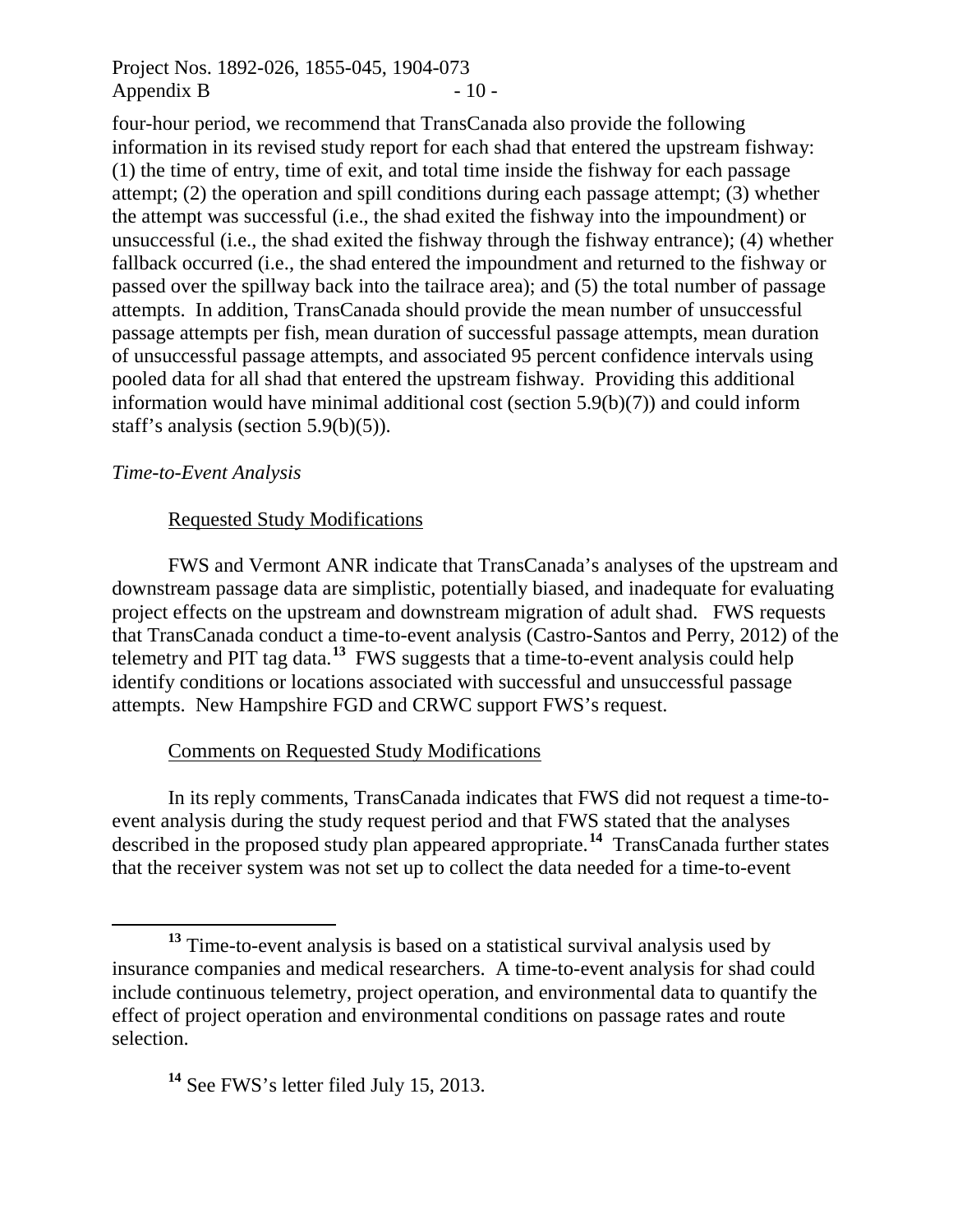Project Nos. 1892-026, 1855-045, 1904-073 Appendix B  $-11$  -

analysis.**[15](#page-15-0)** However, in response to the agencies' comments on the analyses of the upstream and downstream passage data, TransCanada states that the revised study report that will be filed in December 2016 will discuss the implications of the radio receiver settings used during the study on data analysis. In addition, TransCanada indicates that it will provide additional information, in lieu of conducting upstream and downstream timeto-event analyses, on residency time in the tailrace and forebay, transit times between detection points, and project discharge data for the residency periods.**[16](#page-15-1)**

#### Discussion and Staff Recommendation

Time-to-event analysis has been used to evaluate fish passage delays at other hydropower projects (section 5.9(b)(6)) (NAI, 2016) and could be useful for identifying locations associated with migratory delays at the Vernon Project. However, based on the available information, it is unclear if a time-to-event analysis can be performed with the existing data. TransCanada indicates that its revised study report will address its ability to conduct a time-to-event analysis, including additional information about the radioreceiver settings. In addition, TransCanada indicates that its revised study report will provide information on transit times, residency times, and project discharge, which could provide information similar to a time-to-event analysis. Therefore, we are not recommending that TransCanada be required to conduct a time-to-event analysis of the upstream and downstream shad passage data at this time.

#### *Anomalous Environmental Conditions*

 $\overline{a}$ 

#### Requested Study Modifications

FWS states that the frequency of flows exceeding the project's hydraulic capacity during June and July 2015 were five and seven times greater, respectively, than the longterm statistics cited in its pre-application document for those months. FWS states that the results of the upstream passage, downstream passage, and spawning components of the study may not represent typical conditions because of the higher frequency of spill events, which could influence residency times prior to passage and spawning locations. However, FWS indicates that a more complete analysis of the available data is necessary

<span id="page-15-0"></span>**<sup>15</sup>** The Lotek radio receivers TransCanada used at some monitoring locations have a "continuous record time out" setting (CRTO). Instead of recording the data for each detection of a tagged fish in the monitoring area, receivers using the CRTO setting provide a single record summary containing only the time of the first and last detection, the total number of detections, and the average signal strength of the detections.

<span id="page-15-1"></span><sup>&</sup>lt;sup>16</sup> See Attachment 1 of TransCanada's study report meeting summary filed August 31, 2016.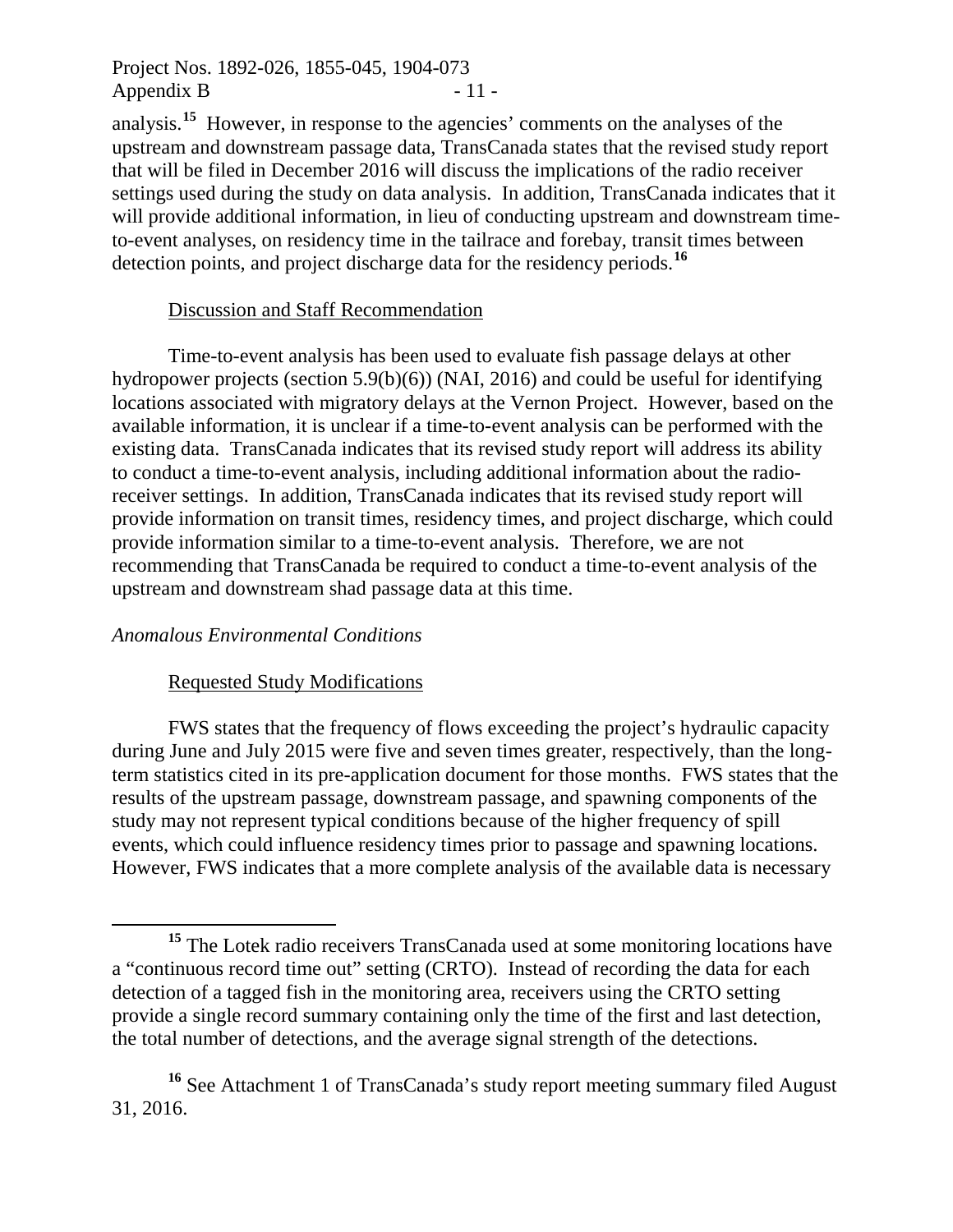Project Nos. 1892-026, 1855-045, 1904-073 Appendix B  $-12$  -

before it can determine if additional data collection is necessary. Vermont ANR, New Hampshire FGD, and CRWC support FWS's comments.

#### Comments on Requested Study Modifications

In its reply comments, TransCanada acknowledges that river flows during June and July 2015 were higher than average, but some upstream and downstream passage events occurred during periods with more typical flow. TransCanada states that the revised study report will compare periods of high flows and typical flows for residency times prior to upstream passage, residency times prior to downstream passage, and downstream passage route selection. In addition, TransCanada states that it will provide the operation and spill data for the shad egg and larvae collection periods.

### Discussion and Staff Recommendation

The study report indicates that upstream and downstream shad passage occurred under a variety of flow conditions, including periods when river flow both exceeded and did not exceed the project's hydraulic capacity; however, the report does not compare residency times or route selection during high- and normal-flow periods or report project operation data during shad egg and larvae sampling. TransCanada indicates that it will provide this information in its revised study report and this information may adequately describe the effects of the higher flows on the study results and inform the need for any additional data collection. Therefore, we do not recommend requiring TransCanada to conduct additional data collection at this time.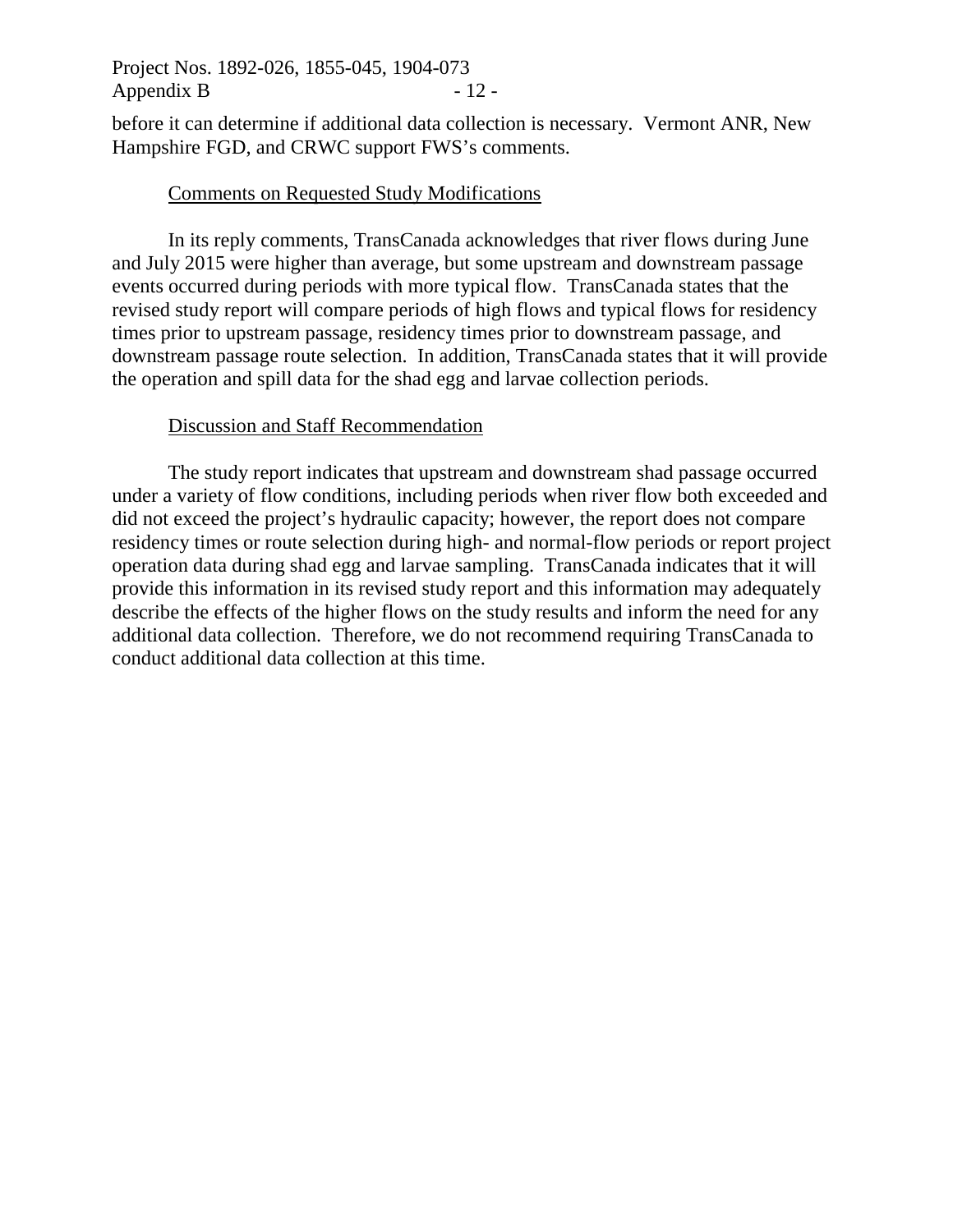## **APPENDIX C**

### **STAFF'S RECOMMENDATIONS ON REQUESTED NEW STUDIES**

### **New Study Request: Erosion and Riverbank Restoration Studies**

#### Requested New Studies

Mr. John Mudge and Mr. John Bruno, individuals residing along the Connecticut River, request that TransCanada conduct additional erosion studies, including geotechnical, hydrogeological, and/or modeling studies, and a study evaluating methods for repairing eroded riverbanks and restoring riparian buffers. Mr. Mudge and Mr. Bruno did not address several of the criteria for requesting new studies in their requests. Specifically, they did not explain how the new studies would inform the development of license requirements (section 5.9(b)(5)), describe the methodologies used in the new studies (section 5.9(b)(6)), or describe the level of effort or cost of the new studies (section  $5.9(b)(7)$ ).

### Comments on Requested New Studies

In its reply comments, TransCanada does not propose any additional erosion studies and does not respond to Mr. Mudge's letter.**[17](#page-17-0)**

## Discussion and Staff Recommendation

 $\overline{a}$ 

Based on the information available at this time, we anticipate that the results of studies 2 and 3, including the additional information required to be filed in the revised study report (see Appendix B), will be adequate for staff's analysis and to develop any necessary license requirements (section 5.9(b)(5)). Therefore, we do not recommend requiring TransCanada to conduct any additional erosion-related studies at this time.

<span id="page-17-0"></span>**<sup>17</sup>** In its letter dated October 31, 2016, TransCanada did not respond to any of the comments submitted by Mr. Mudge on September 26, 2016. We recommend that TransCanada review and respond to Mr. Mudge's letter in an appendix to its revised study report that will be filed in January 2017.